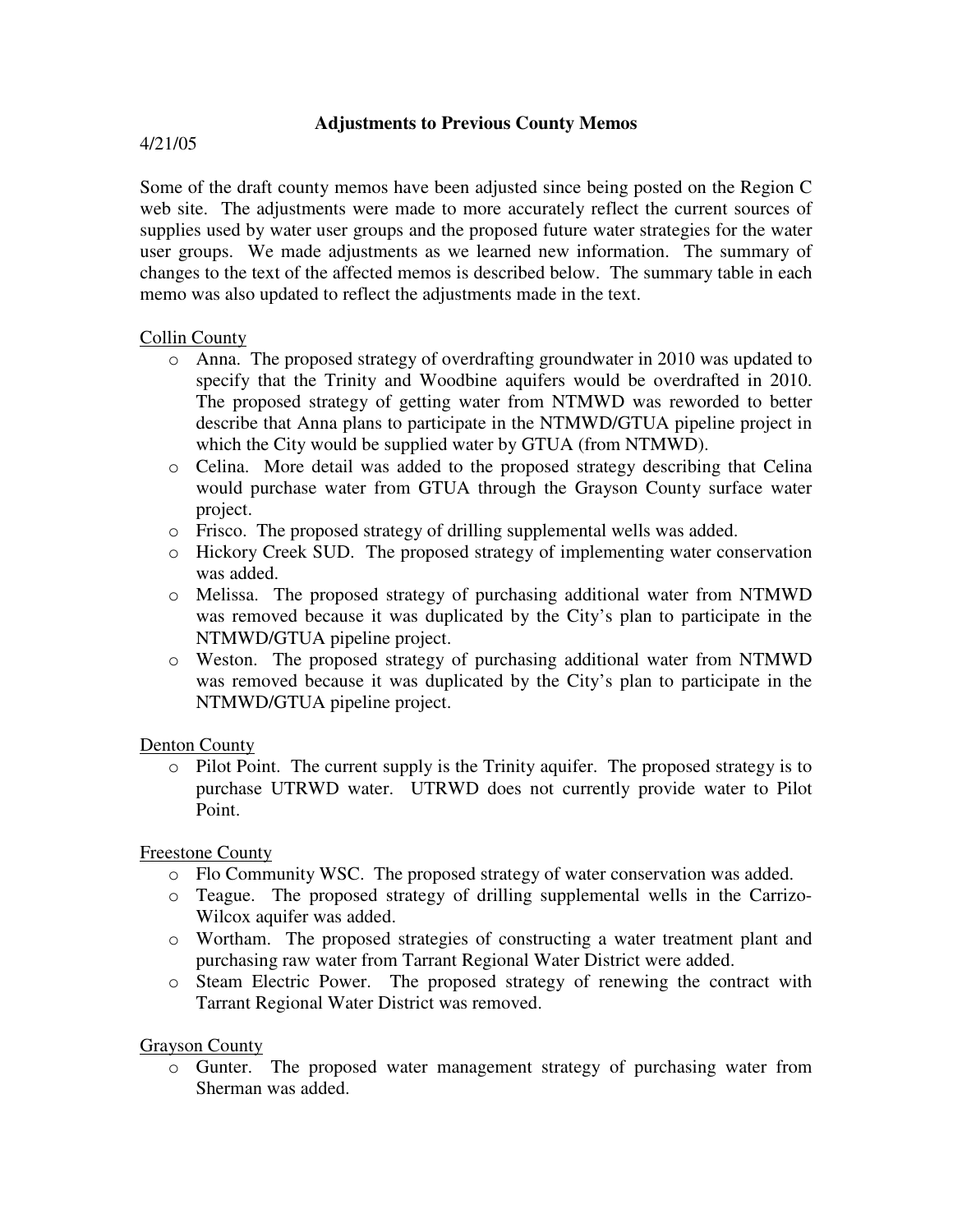- o Howe. The proposed strategy to participate in the NTMWD/GTUA pipeline project was reworded to reflect the manner in which the water would be purchased. The water will be purchased from GTUA (from NTMWD).
- o Pottsboro. The proposed strategy of purchasing water from Denison was corrected to purchasing additional water treatment capacity from Denison.
- o Van Alstyne. The proposed strategy to participate in the NTMWD/GTUA pipeline project was reworded to reflect the manner in which the water would be purchased. The water will be purchased from GTUA (from NTMWD).

## Jack County

- o Bryson. The proposed strategies of drilling new wells in other aquifer and drilling supplemental wells in other aquifer were added.
- o Jacksboro. The current supply was reworded to better describe the current situation. Jacksboro's current source of water supply is the Lost Creek/Lake Jacksboro System and the City has a contract with TRWD but is not currently using that source. The proposed groundwater strategies were adjusted to include drilling new wells and supplemental wells in other aquifer.

## Navarro County

- o Brandon-Irene WSC. This entity does not have a shortage. The proposed strategy of purchasing additional water from Aquilla was removed. The proposed water conservation remains in the memo.
- o Frost. The proposed strategies of implementing water conservation measures and purchasing water from Corsicana were added.
- o Kerens. The proposed water management strategies of implementing conservation measures and purchasing additional supply from Corsicana were added.
- o Rice WSC. The proposed strategy of purchasing additional water from Ennis has been removed. Ennis does not plan to supply additional water beyond the currently contracted amount.

### Parker County

o County-Other. The proposed strategy of purchasing additional supply from mineral Wells (Region G) was added.

# Rockwall County

o No adjustments were made to the text. However, the summary table was corrected to read that the proposed strategies for High Point WSC were to purchase water from the City of Terrell and the City of Forney (both obtain supplies from NTMWD).

### Tarrant County

o Grand Prairie. The text was reworded to better explain the current supplies. The current supplies were not changed.

### Wise County